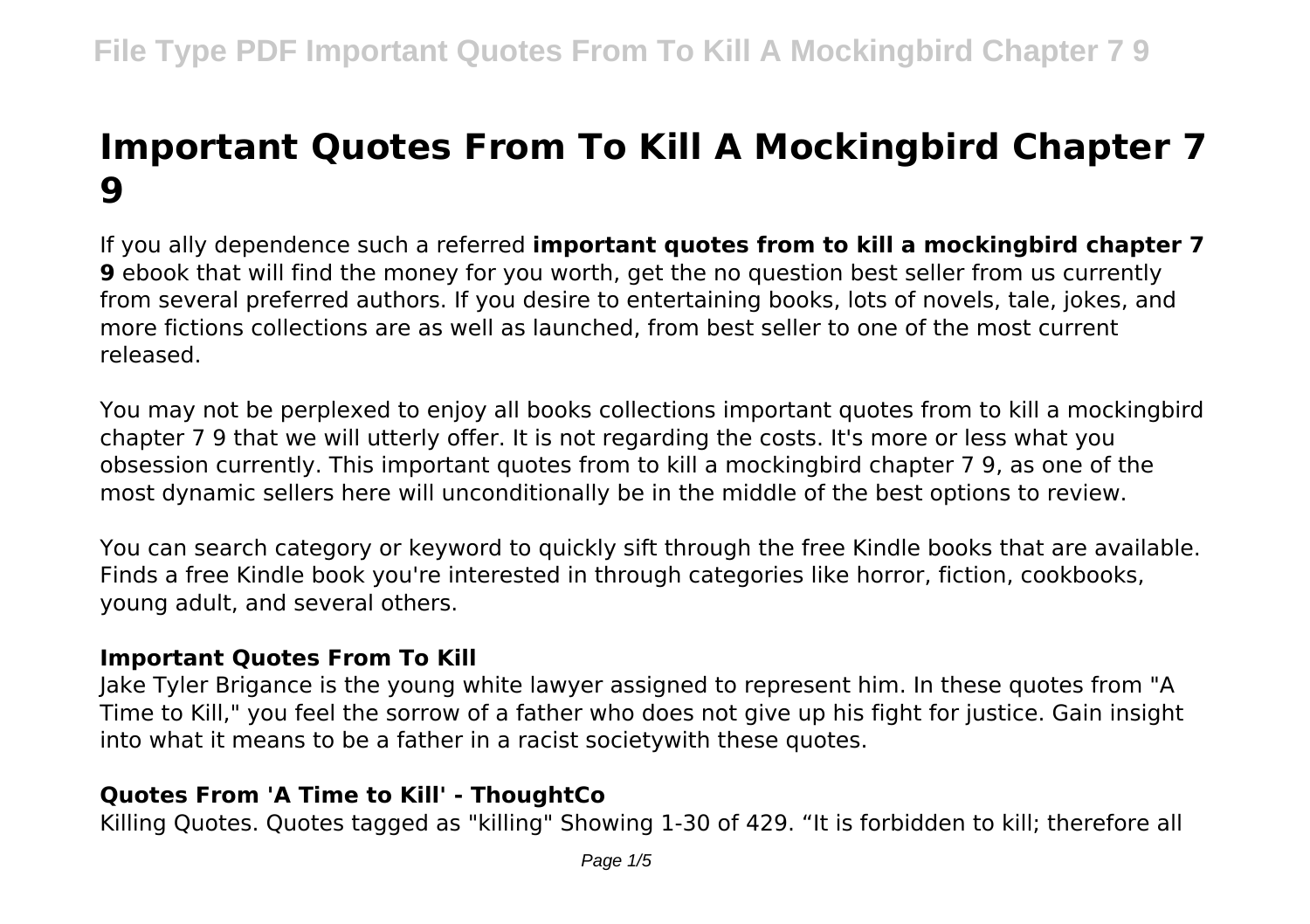murderers are punished unless they kill in large numbers and to the sound of trumpets.". ― Voltaire.

#### **Killing Quotes (430 quotes) - Goodreads**

18 Critical To Kill a Mockingbird Quotes. Quote #1: It's a Sin to Kill a Mockingbird. Atticus said to Jem one day, "I'd rather you shot at tin cans in the back yard, but I know you ... Quote #2: Atticus on Empathy. Quote #3: Atticus on Courage. Quote #4: Atticus on Conscience. Quote #5: Atticus on ...

### **18 Critical To Kill a Mockingbird Quotes, Explained**

A Time to Kill Important Quotes 1. "All I can think about is getting' my hands on those bastards." (Chapter 4, Page 42)

## **A Time to Kill Important Quotes | SuperSummary**

"Shoot all the bluejays you want, if you can hit 'em, but remember it's a sin to kill a mockingbird." 4. "People generally see what they look for, and hear what they listen for."

# **The 15 Best Quotes From Harper Lee's 'To Kill A ...**

-"Mockingbirds don't do one thing but make music for us to enjoy. They don't eat up people's gardens, don't nest in corncribs, they don't do one thing but sing their hearts out for us. That's why it's a sin to kill a mockingbird." (Miss Maudie Atkinson, Chapter 10)

# **Important Quotes - To Kill A Mockingbird**

"'Oh, yes, the guards called to him to stop. They fired a few shots in the air, then to kill. They got him just as he went over the fence. They said if he'd had two good arms he'd have made it, he was moving that fast. Seventeen bullet holes in him. They didn't have to shoot him that much.'"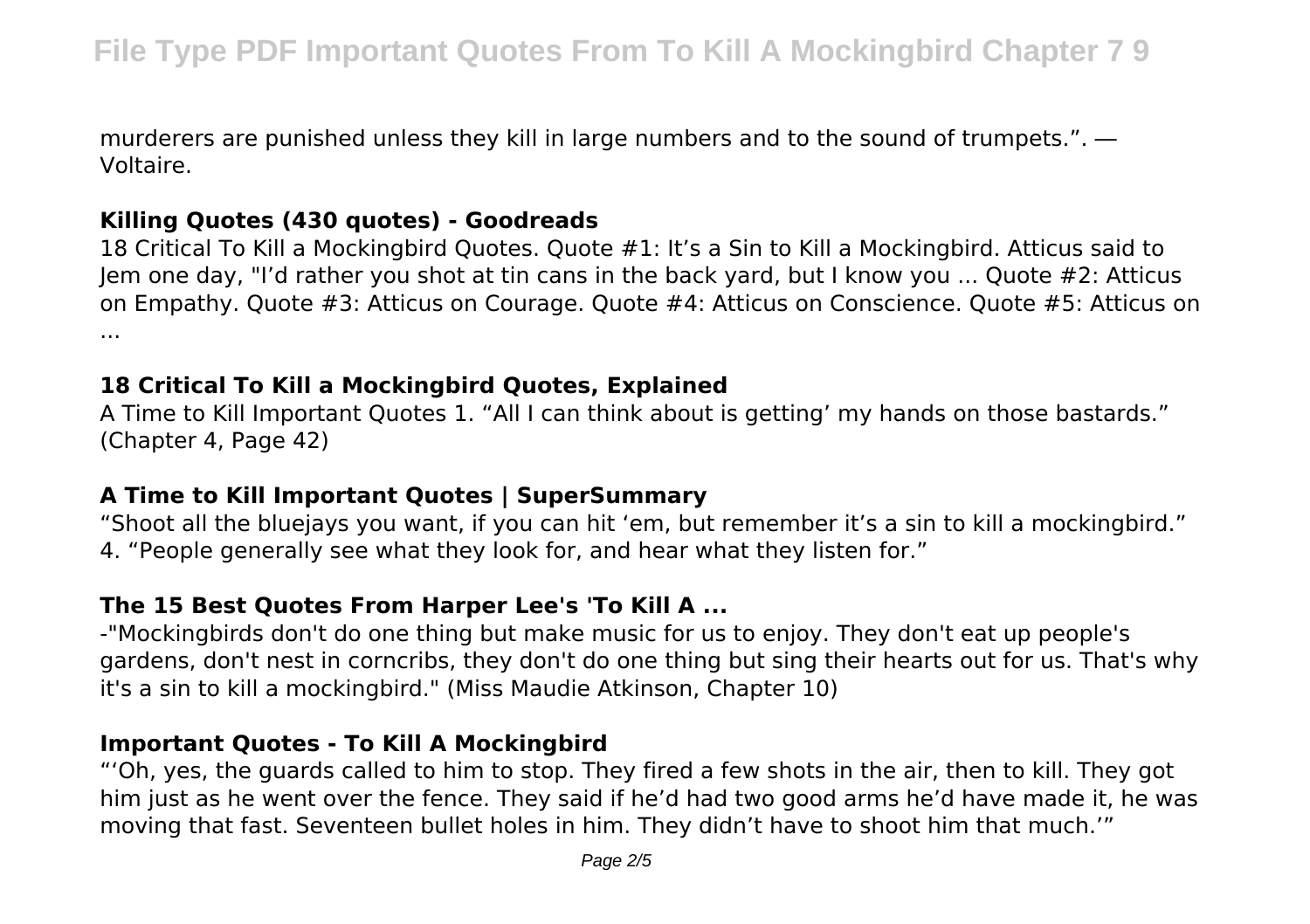## **To Kill a Mockingbird Quotes: Chapters 23–25 | SparkNotes**

To Kill a Mockingbird "Dill was off again. Beautiful things floated around in his dreamy head. He could read two books to my one, but he preferred the magic of his own inventions.

## **To Kill a Mockingbird Quotes: Chapters 14–15 | SparkNotes**

"Atticus said to Jem one day, "I'd rather you shot at tin cans in the backyard, but I know you'll go after birds. Shoot all the blue jays you want, if you can hit 'em, but remember it's a sin to kill a mockingbird." That was the only time I ever heard Atticus say it was a sin to do something, and I asked Miss Maudie about it.

#### **To Kill a Mockingbird Quotes by Harper Lee**

To Kill a Mockingbird. "'…what's rape, Cal?'. 'It's somethin' you'll have to ask Mr. Finch about,' she said.". "'It's not necessary to tell all you know. It's not lady-like—in the second place, folks don't like to have somebody around knowin' more than they do. It aggravates 'em.'".

#### **To Kill a Mockingbird Quotes: Chapters 12-13 | SparkNotes**

The young Scout Finch, from "To Kill a Mockingbird," by Harper Lee, is one of American literature's most iconic and unforgettable fictional characters.The book deals with issues of racial injustice and gender roles in the American South. The book was largely based on Lee's own childhood, growing up in Monroeville, Alabama, during the Great Depression.

#### **Scout Quotes From 'To Kill a Mockingbird' by Harper Lee**

To Kill a Mockingbird Maycomb was an old town, but it was a tired old town when I first knew it. Scout is describing her home early in the novel. This line serves a dual purpose.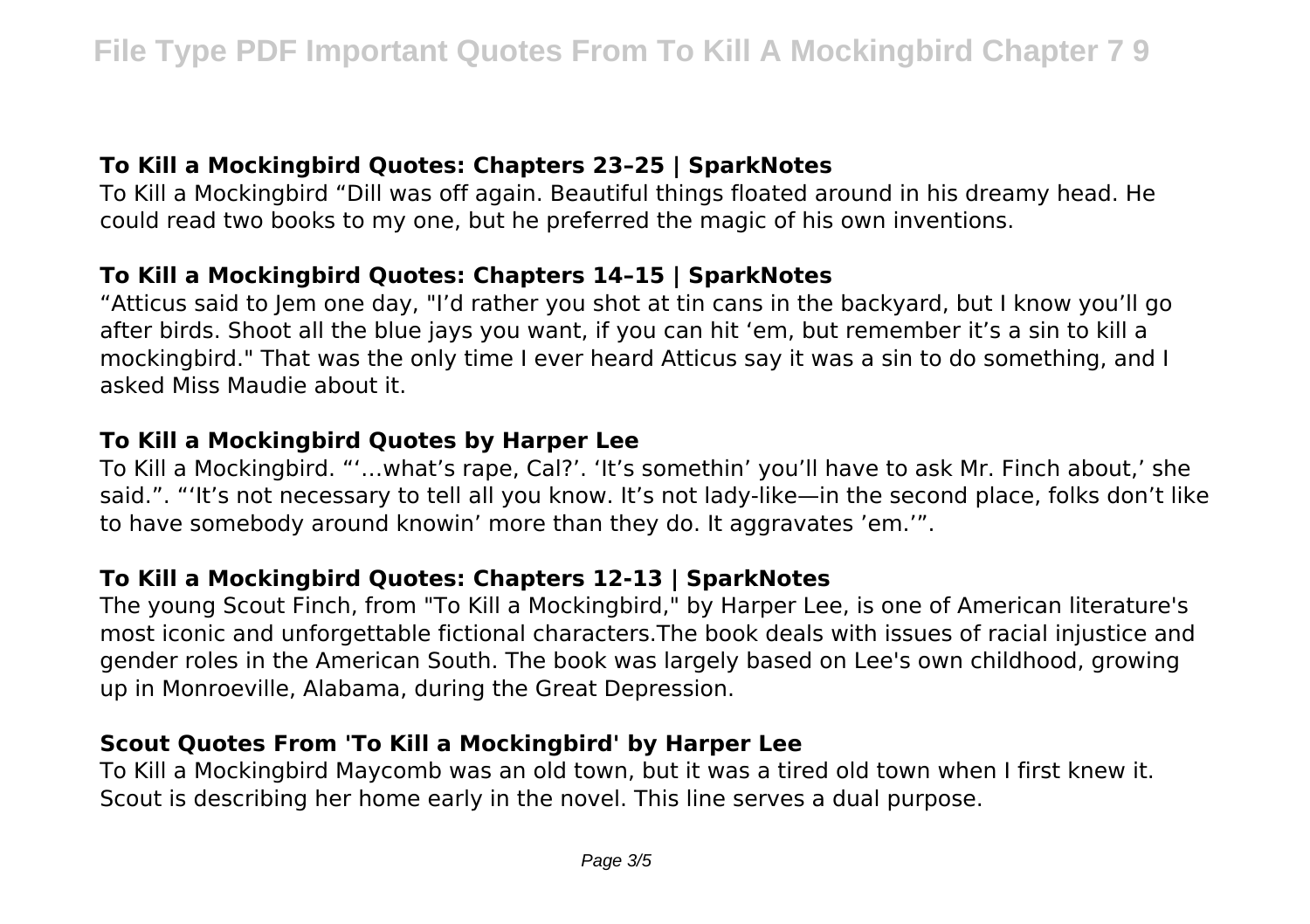# **To Kill a Mockingbird: Scout Quotes | SparkNotes**

Explanation of the famous quotes in To Kill a Mockingbird, including all important speeches, comments, quotations, and monologues. Search all of SparkNotes Search. Suggestions Use up and down arrows to review and enter to select. Heart of Darkness Julius Caesar The Merchant of Venice The Scarlet Letter Wuthering Heights.

#### **To Kill a Mockingbird: Important Quotations Explained ...**

Two important quotes from chapters 17 – 25 of To Kill a Mockingbird include Atticus giving his closing remarks to the jury in chapter 20, which states, "She [Mayella] has committed no crime, she...

#### **What are two important quotes from chapters 17–25 of To ...**

There are a few significant quotes in Chapter 15 of To Kill A Mockingbird. Most have to do with the high-stakes meeting between Atticus, the kids, and the lynch mob, or with Atticus's reasoning for...

### **What are two significant quotes in Chapter 15 of To Kill A ...**

In honor of today's announcement that Harper Lee will publish a To Kill a Mockingbird sequel this summer, we rounded up eight inspiring quotes spoken by Atticus in the classic novel: 2. "The one...

### **8 Inspiring Quotes from To Kill a Mockingbird's Atticus ...**

A Time to Kill Quotes. Jake Brigance: Now Imagine She's White. Carl Lee Hailey: Yes They Deserved To Die And I Hope They Burn In Hell! Jake Brigance: I want to tell you a story. I'm going to ask ...

#### **A Time to Kill - Movie Quotes - Rotten Tomatoes**

"Atticus said to Jem one day, "I'd rather you shot at tin cans in the backyard, but I know you'll go after birds. Shoot all the blue jays you want, if you can hit 'em, but remember it's a sin to kill a